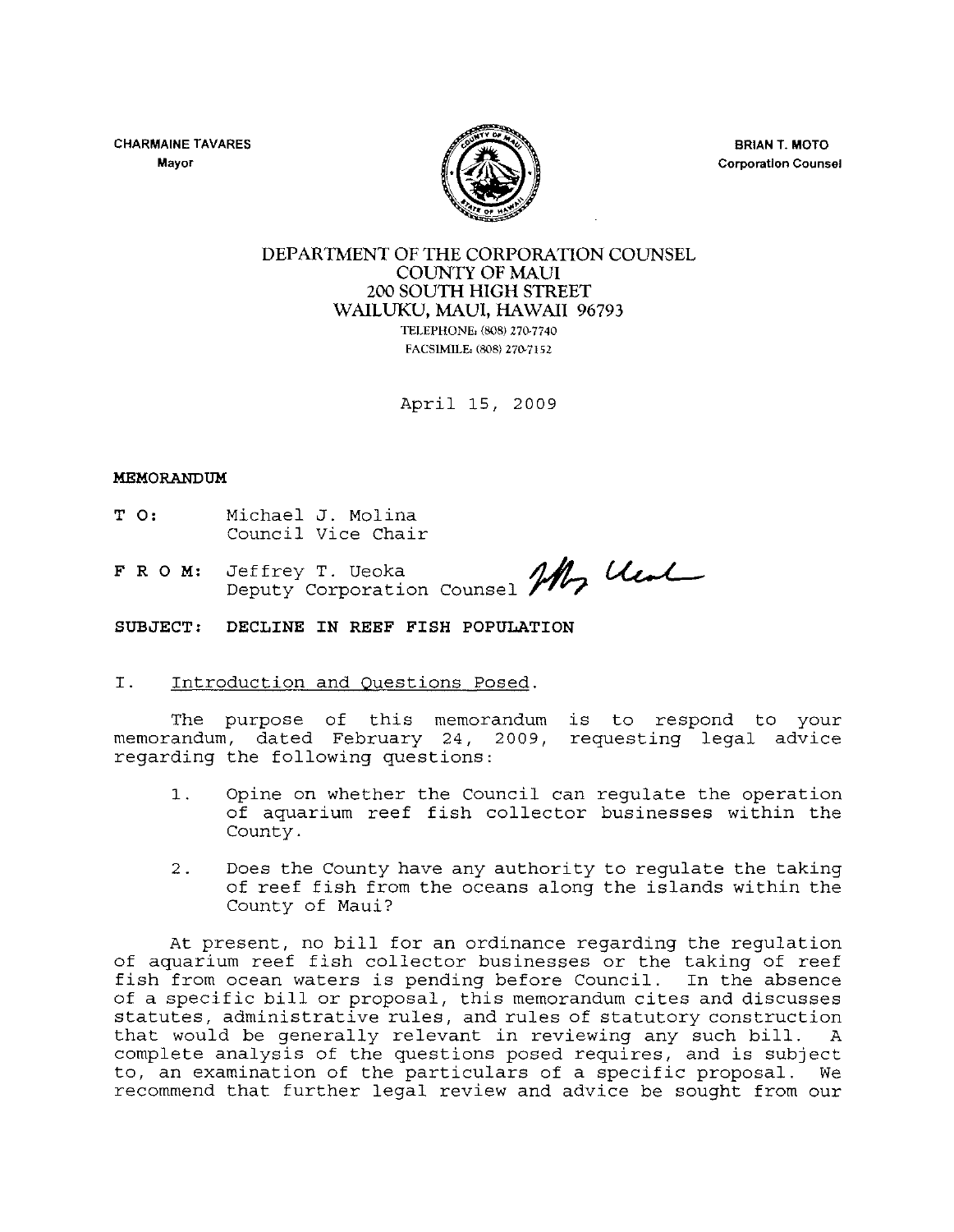Department if a specific bill is submitted for consideration by the Council.

- II. Analysis and Discussion.
- A. A County ordinance is preempted by state statute where the statute discloses an intent, express or implied, to be exclusive or uniform throughout the state, or where the County ordinance conflicts with state law.

Hawaii Revised Statutes ("HRS") § 46-1.5(13) states:

Each county shall have the power to enact ordinances deemed necessary to protect health, life, and property, and to preserve the order and security of the county and its inhabitants on any subject or matter not inconsistent with, or tending to defeat, the intent of any state statute where the statute does not disclose an express or implied intent that the statute shall be exclusive or uniform throughout the State. (Emphasis added)

The Hawaii Supreme Court, in interpreting an earlier, though similar, version' of HRS § 46-1.5(13) held, in part:

> In summary, a municipal ordinance may be preempted pursuant to HRS § 46-1.5(13) if (1) it covers the same subject matter embraced within a comprehensive state statutory scheme disclosing an express or implied intent to be

When the Court rendered its opinion in 1994, HRS § 46-1.5(13) read as follows:

Each county shall have the power to enact ordinances deemed necessary to protect health, life, and property, and preserve the order and security of the county and its inhabitants on any subject or matter not inconsistent inhabitants on any sabject of matter het intentified is statute, provided also that the ordinance does not disclose or express an implied intent that the ordinance shall be exclusive, or uniform throughout the State.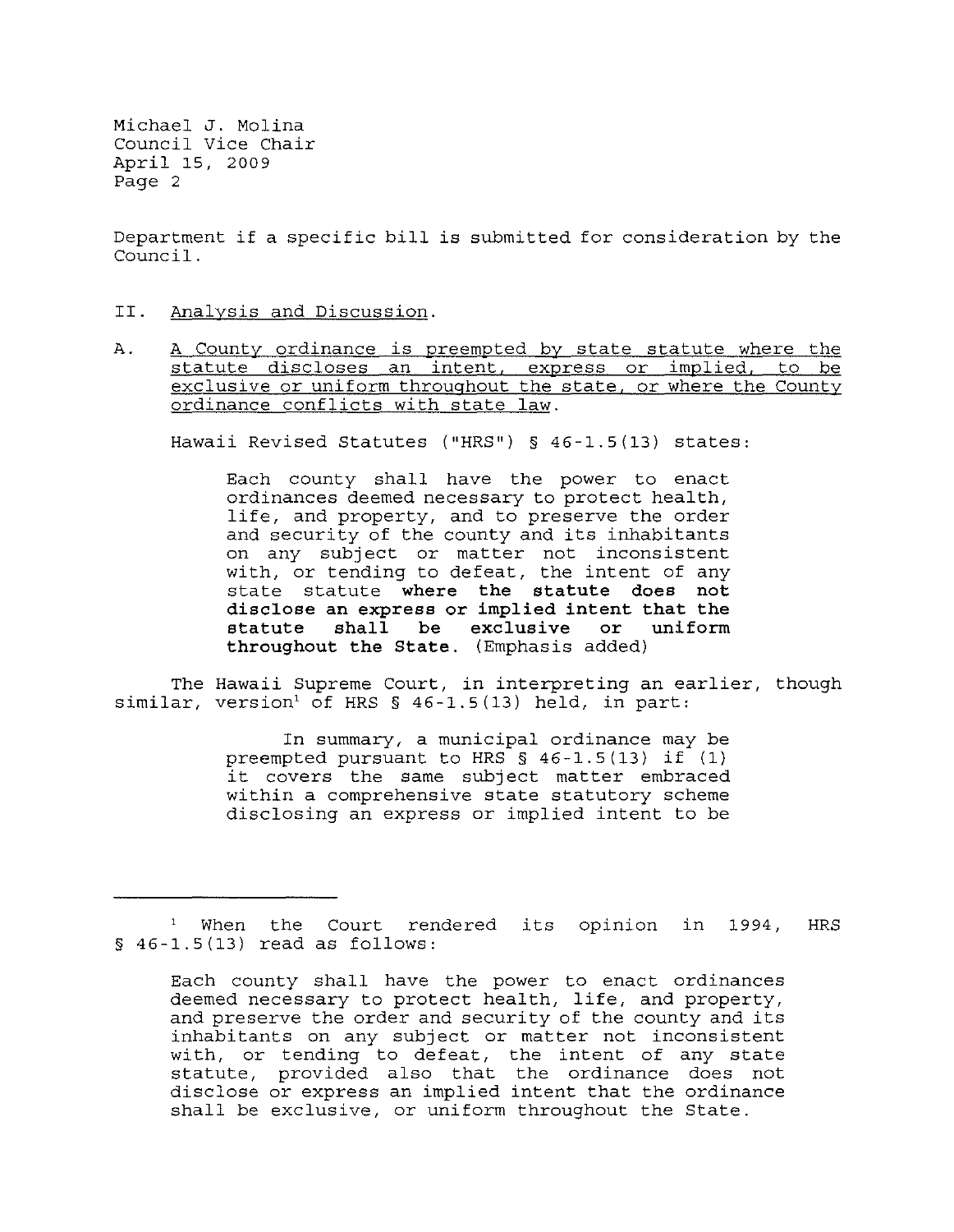> exclusive and uniform throughout the state or  $(2)$  it conflicts with state law.<sup>2</sup>

Under HRS § 46-1.5(13), as elucidated by the Hawaii Supreme Court, a County ordinance may be preempted where it either conflicts with state law or covers the same subject matter as a state statute that is intended to be exclusive or uniform throughout the state.

B. Title 12 of the Hawaii Revised Statutes, pertaining to "Conservation and Resources", is a law governing aquatic resources that discloses an express or implied intent to be exclusive or uniform throughout the state.

Title 12, HRS, pertaining to "Conservation and Resources", includes a number of chapters relating to aquatic resources and wildlife.

HRS Chapter 187A, relating to aquatic resources, confers upon the Department of Land and Natural Resources ("DLNR") a number of powers and duties relating to such resources. In particular, HRS § 187A-2 states that DLNR shall:

- (1) Manage and administer the aquatic life and aquatic resources of the State;
- $\ddotsc$
- (3) Establish, manage, and regulate public fishing areas, artificial reefs, fish aggregating devices, marine conservation districts, shoreline fishery management areas, refuges, and other areas pursuant to title 12;
- $\cdots$
- (7) Enforce all laws relating to the protecting, taking, killing, propagating, or increasing of aquatic life within the

<sup>&</sup>lt;sup>2</sup> Richardson v. City and County of Honolulu, 76 Hawai'i 46, 62, 868 P.2d 1193, 1207 (1994) (holding, in part, that City ordinance providing for condemnation of a lessor's leased fee interest was not preempted by state statutes because ordinance did not address the same subject matter as state statutes and because ordinance did not conflict with state constitution and statutes) .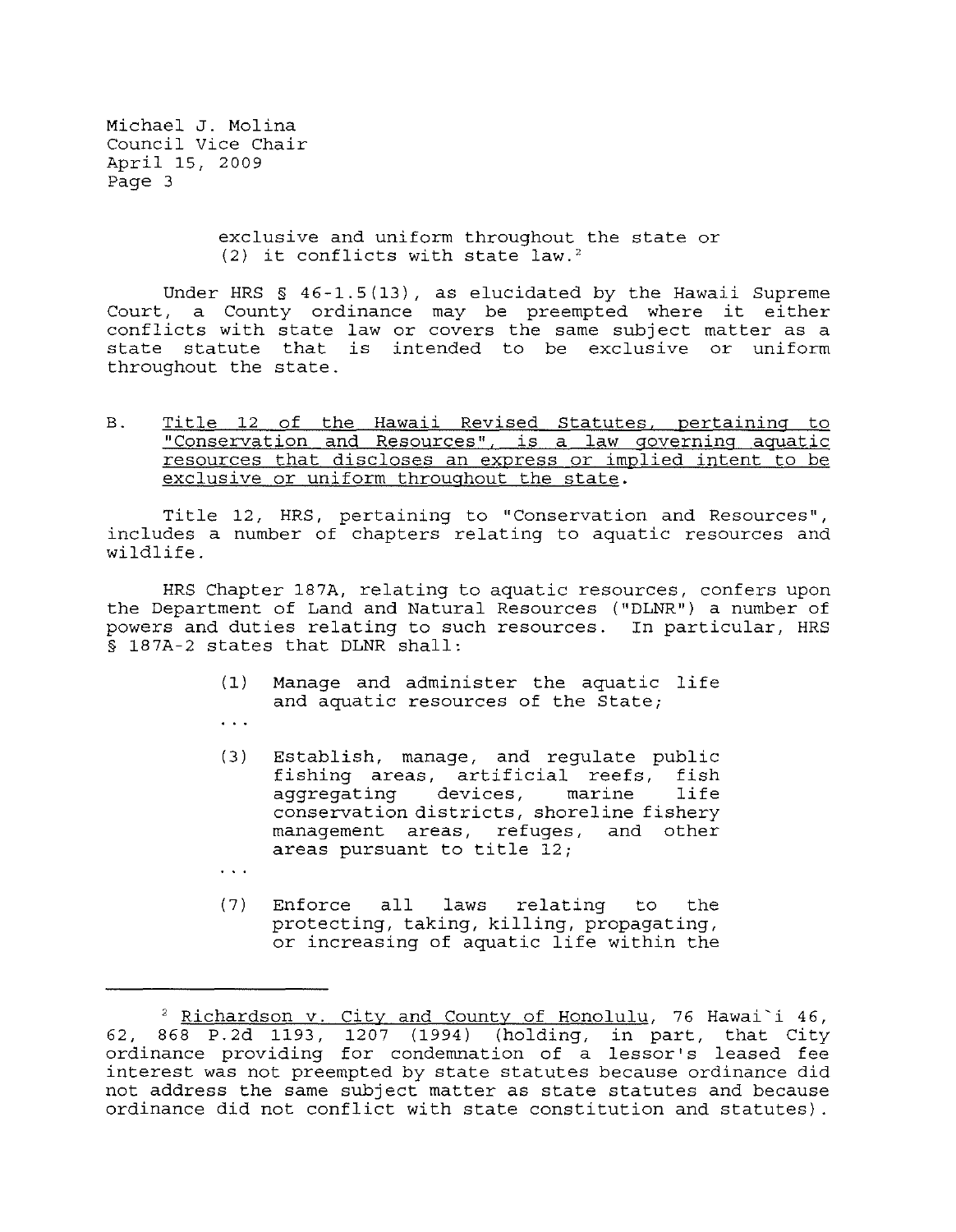> State and the waters subject to its jurisdiction; and

(8) Formulate and from time to time recommend to the governor and legislature such<br>additional legislation necessary or additional legislation necessary desirable to implement the objectives of title 12.

HRS § 187A-l.5 defines "state marine waters" as "extending from the upper reaches of the wash of the waves on shore seaward to the limit of the State's police power and management authority, including the United States territorial sea, notwithstanding any law to the contrary."

Under HRS § 187A-4, the Board of Land and Natural Resources is authorized to appoint an administrator<sup>3</sup> of aquatic resources "who shall have charge, direction, and control of all matters relating to aquatic resources management, conservation, and development activities under this title [12], and such other matters as the board may direct."

HRS § 187A-5, authorizes DLNR to adopt administrative rules:

for and concerning the protection and propagation of introduced and transplanted aquatic life, or the conservation and allocation of the natural supply of aquatic life in any area. The rules may include the following:

- (1) Size limits;
- (2) Bag limits;<br>(3) Open and cl
- Open and closed fishing seasons;
- (4) Specifications and numbers of fishing or taking gear which may be used or possessed; and
- (5) Prescribe and limit the kind and amount of bait that may be used in taking aquatic life, and the conditions for entry into areas for taking aquatic life.

The rules may vary from one county to another and may specify certain days of the week or certain hours of the day in designating open seasons. All rules shall have the force and effect of  $law...$ 

<sup>&</sup>lt;sup>3</sup> The current administrator of the Aquatic Resources Division is Dan A. Polhemus, Ph.D.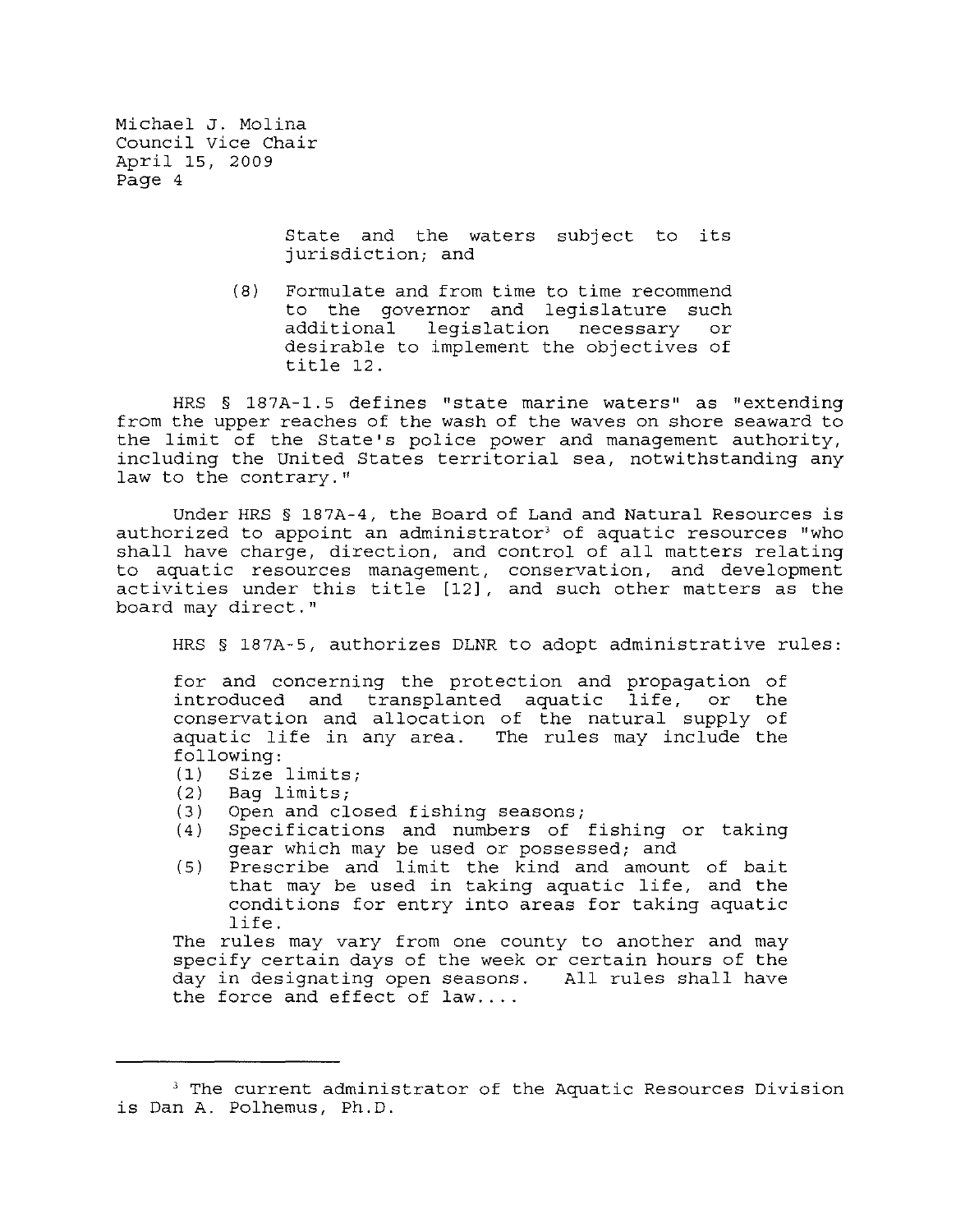HRS Chapter 188, pertaining to "Fishing Rights and Regulations", includes provisions relating to the taking of aquatic life for aquarium purposes. In particular, HRS § 188-31 states, in part:

(a) Except as prohibited by law, the department [of land and natural resources], upon receipt of a written application, may issue an aquarium fish permit, not longer than one year in duration, to use fine meshed traps, or fine meshed nets other than throw nets, for the taking of marine or freshwater nongame fish and other aquatic life for aquarium purposes.

(b) Except as prohibited by law, the permits shall be issued only to persons who can satisfy the department that they possess facilities to and can maintain fish and other aquatic life alive and in reasonable health.

(c) It shall be illegal to sell or offer for sale any fish and other aquatic life taken under an aquarium fish permit unless those fish and other aquatic life are sold alive for aquarium purposes.

The department may adopt rules pursuant to chapter 91 for the purpose of this section.<br>(d) For the purposes o

For the purposes of this section:

(1) "Aquarium purposes" means to hold salt water fish, freshwater nongame fish, or other aquatic life alive in a state of captivity as pets, for scientific study, or for public exhibition or display, or for sale for these purposes; ...

HRS § 188-31.5 authorizes DLNR to adopt rules "to monitor the aquarium fish catch report and fish dealer's report for export of aquarlum fish taken from the waters of the State for aquarium purposes pursuant to section 188-31." HRS § 188-31.5 also requires that "[a] monthly count of the quantities taken of each individual species of aquarium fish exported ... be reported to the board [of land and natural **resources]."** 

HRS Chapter 190, pertaining to "Marine Life Conservation Program", provides for DLNR regulation of the taking of marine life in ocean waters. In particular, HRS § 190-1 states: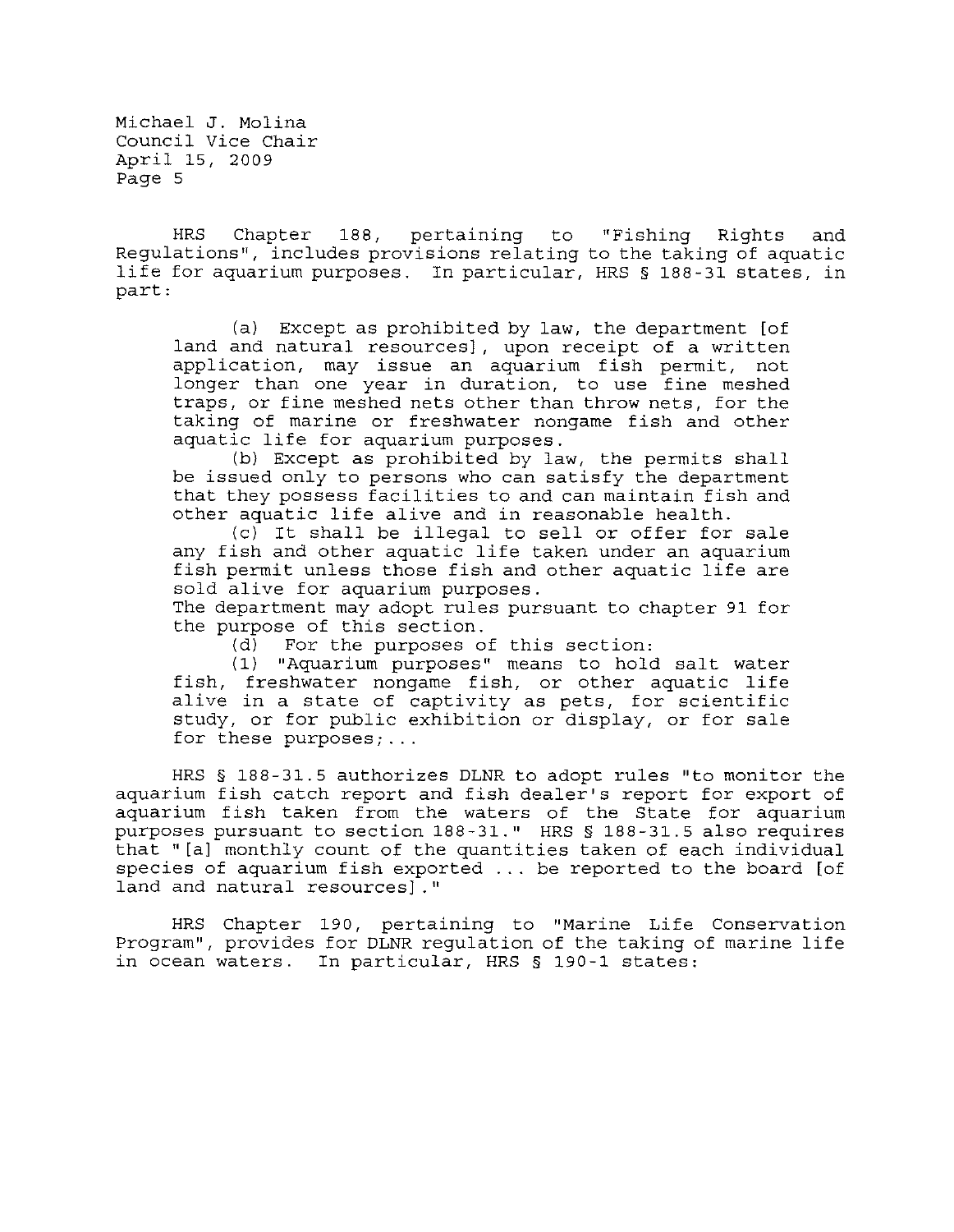> All marine waters of the State' are hereby constituted a marine life conservation area to be administered by the department of land and natural resources subject to this chapter and any other applicable laws not inconsistent herewith or with any rules adopted pursuant hereto. person shall fish for or take any fish, crustacean, mollusk, live coral, algae or other marine life, or take or alter any rock, coral, sand or other geological feature within any conservation district established pursuant to this chapter except in accordance with section 190-4 and rules adopted by the department pursuant hereto.

HRS § 190-3 grants DLNR the authority to:

adopt rules governing the taking or conservation of fish, crustacean, mollusk, live coral, algae, or other marine life as it determines will further the state policy of conserving, supplementing and increasing the State's marine resources. The rules may prohibit activities that may disturb, degrade, or alter the marine environment, establish open and closed seasons, designate areas in which all or any one or more of certain species of fish or marine life may not be taken, prescribe and limit the methods of fishing, including the type and mesh and other description of nets, traps, and appliances, **and otherwise regulate the fishing and taking of marine life either generally throughout the State or in specified districts or areas. The rules shall upon taking effect supersede any state laws inconsistent therewith.** (Emphasis added.)

HRS Chapter 195D, pertaining to "Conservation of Aquatic Life, Wildlife, and Land Plants", provides DLNR with further authority to protect and conserve aquatic life. In particular, HRS § 195D-J states:

(a) The department [of land and natural resources] is authorized to conduct investigations on any species of aquatic life, wildlife, and land plants in order to develop information relating to their biology, ecology,

<sup>,</sup> HRS § 190-1. 5 defines state marine waters in a manner identical to HRS § 187A-1. 5: "As used in this chapter, state marine waters shall be defined as extending from the upper reaches **of** the wash of the waves on shore seaward to the limit of the State's police power and management authority, including the United States territorial sea, notwithstanding any law to the contrary."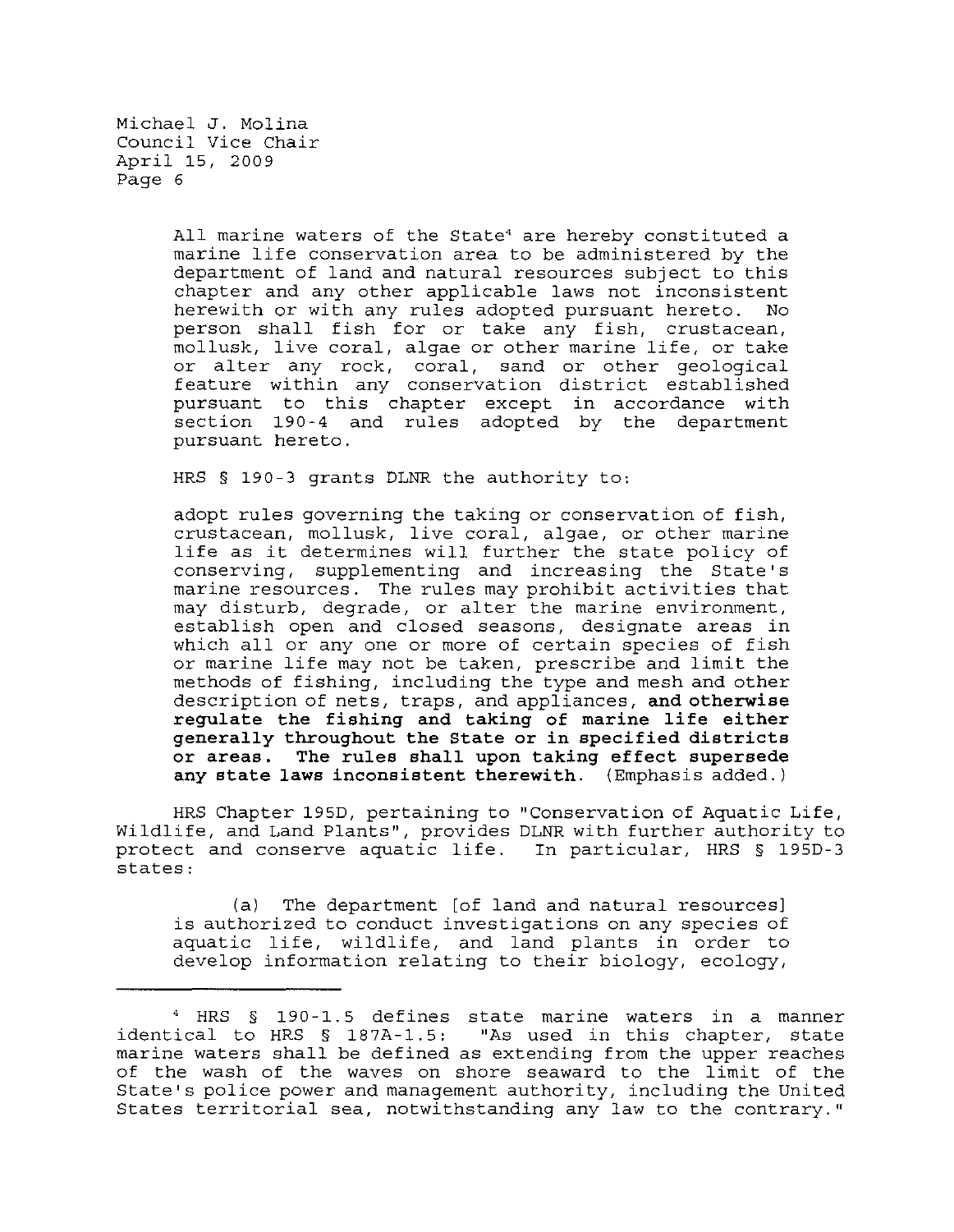> population, status, distribution, habitat needs, and other limiting factors to determine conservation measures necessary for their continued ability to themselves successfully.

> (b) The department is authorized to adopt pursuant to chapter 91, rules relating to the taking, possession, transplantation, exportation, processing, selling, offering for sale, or shipment of any species of aquatic life, wildlife, and land plant for the purpose of conserving the same.

> (c) Except as permitted by rules adopted by the department, it shall be unlawful for any person to take, possess, transport, transplant, export, process, sell, offer for sale, or ship any species of aquatic life, wildlife, or land plants deemed by the department to be in need of conservation pursuant to this section.

part: HRS § 195D-6.5, pertaining to interim rule making, states,

(a) The department [of land and natural resources] , subject to the provisions of this section, may declare any indigenous species as endangered and establish, implement, and enforce interim rules governing the exportation from the State or the taking, possession, sale, offer for sale, delivery, or transport within the State, by any means whatsoever, of any such endangered species. These rules shall not be subject to chapter 91.

(b) An interim rule may be adopted in the event that the exportation, taking, possession, sale, offer for sale, delivery, or transport of any indigenous species, in the absence of effective rules, creates a significant risk of a local extirpation or species extinction, which is so imminent in nature as to constitute an emergency. No interim rule may be adopted without such finding by the department.

When viewed in totality, the provisions of Title 12, Hawaii Revised Statutes (in particular, HRS Chapters 187A, 188, 190, and 195D), set forth a comprehensive scheme of statutory regulation of aquatic life in state marine waters. Title 12 grants the Board of Land and Natural Resources and DLNR the power and duty to administer and enforce Title 12 provisions, to conserve and manage aquatic resources (including fish collected for aquarium purposes) , and to adopt substantive and procedural administrative rules relating to such powers and duties.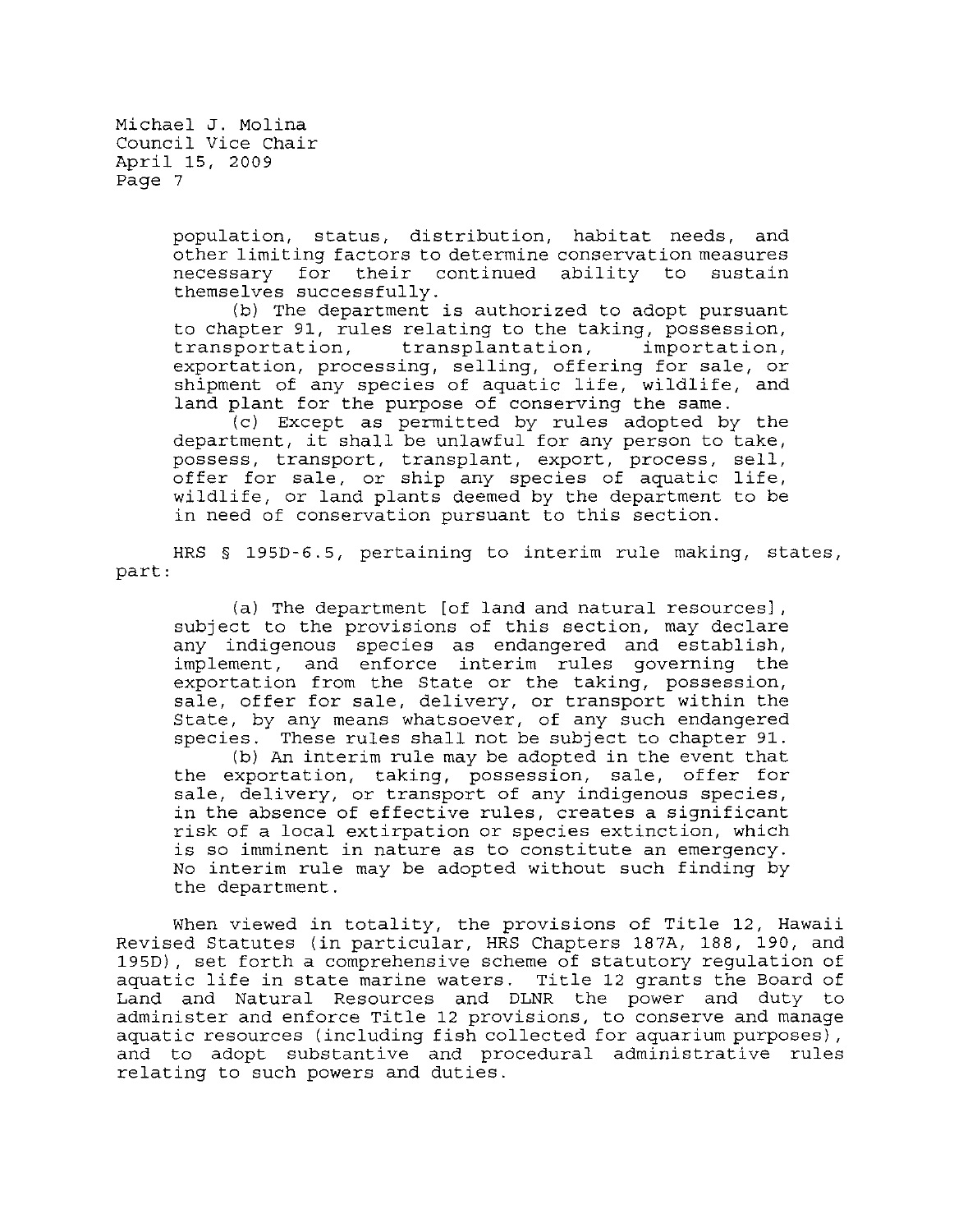To date, the Hawaii courts have not had occasion to decide whether, or to what extent, counties may adopt ordinances regulating the taking of reef fish from state marine waters. However, in view of the scope and comprehensiveness of Title 12 provisions relating to the conservation and management of aquatic resources in state marine waters, we believe there is a material probability that, if a court were presented with such an issue in a case or controversy, the court would conclude that Title 12 is intended to be exclusive or uniform throughout the state. Therefore, we believe counties are preempted by state statutes from regulating by ordinance the taking of reef fish from state marine waters.<sup>5</sup>

C. DLNR administrative rules buttress the conclusion that the State has adopted a comprehensive scheme of aquatic resource regulation that is intended to be exclusive and uniform throughout the state and that counties are preempted from adopting ordinances regulating the taking of reef fish.

Pursuant to authority granted under Title 12, HRS, the DLNR has adopted various administrative rules relating to the conservation and management of fish within state marine waters.

For example, Chapter 75, Title 13, Hawaii Administrative Rules ("HAR") , pertaining to "Rules Regulating the Possession and Use of Certain Fishing Gear", generally prohibits the use of nets made of or using netting with a stretched mesh of less than 2 inches, but exempts aquarium fish collectors who have valid aquarium fish<br>permits.<sup>6</sup> These rules also limit non-commercial aquarium fish These rules also limit non-commercial aquarium fish collectors to "a combined total of five fish or aquatic life specimens per person per day". $7$ 

<sup>5</sup> Bills to further regulate the collection of "aquarium aquatic life" and "ornamental fish" have been submitted for consideration by the State Legislature. *See, e.g.,* H.B. No. 191, 25 th Leg., 2009 Reg. Sess. ("Relating to Aquarium Aquatic Life"); H.B. No. 3330, 24th Leg., 2008 Reg. Sess. ("Relating to Fishing"); S.B. No. 3225, S.D.2, 24th Leg., 2008 Reg. Sess. ("Relating to Fishing"). As of the date of this memorandum, none have as yet been enacted.

<sup>6</sup> HAR § 13-75-14.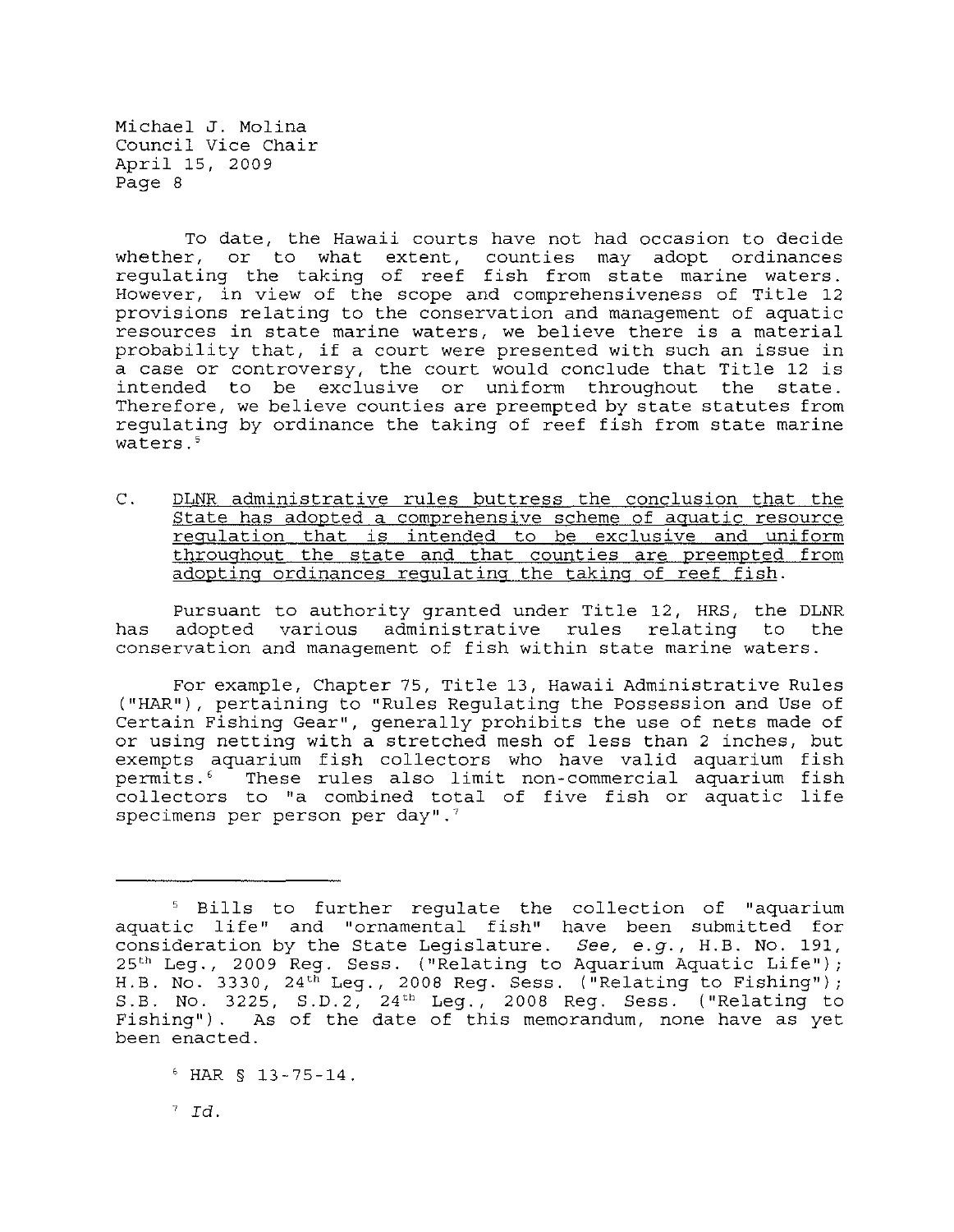Chapter 95, Title 13, HAR, pertaining to "Rules Regulating the Taking and Selling of Certain Marine Resources" sets forth "bag limits" for many species of fish caught in State marine waters. The rules set size requirements, impose seasonal restrictions, and limit catches of certain species of aquatic life.

Chapters 30, 31, and 32, Title 13, HAR, provide for Marine Life Conservation Districts ("MLCD") at Manele-Hulopoe, Molokini Shoal, and Honolua-Mokuleia Bay, respectively. Within these MLCDs, activities such as fishing and collecting of aquatic life are prohibited or limited. 8 Chapters 51, 53, and 56, Title 13, HAR, provide for Marine Fisheries Management Areas ("MFMA") in Kahului Harbor, Manele Harbor, and Kaunakakai Harbor, respectively. Although the MFMA rules are generally not as restrictive as the MLCD rules, the MFMA rules do regulate activities within the MFMAs.<sup>9</sup>

Taken together, the DLNR administrative rules discussed above, along with Title 12, HRS, constitute part of a comprehensive scheme of state regulation of aquatic resources. The rules bolster the conclusion that state regulation of the taking of reef fish is intended to be exclusive and uniform throughout the state, and that counties are preempted from adopting ordinances regulating the taking of reef fish.

D. The County of Maui may regulate by ordinance the operation of aquarium reef fish collector businesses within the County of Maui provided the ordinance is an exercise of one of the powers granted to counties and does not conflict with state law.

HRS Chapter 46, and other statutory and constitutional provisions, grant the County the power to adopt and enforce ordinances relating to certain subject matters and for certain purposes. The legal authority of the County of Maui to regulate aquarium reef fish collector businesses is therefore dependent upon the particular enabling statute or other law being exercised.

<sup>8</sup>*See, e.g.,* HAR §§ 13-30-2, 13-30-3, 13-31-3, 13-31-4, 13-32- 2, 13-32-3.

*<sup>9</sup> See, e.g.,* HAR §§ 13-51-2, 13-51-3, 13-53-2, 13-53-3, 13-56- 2, 13-56-3.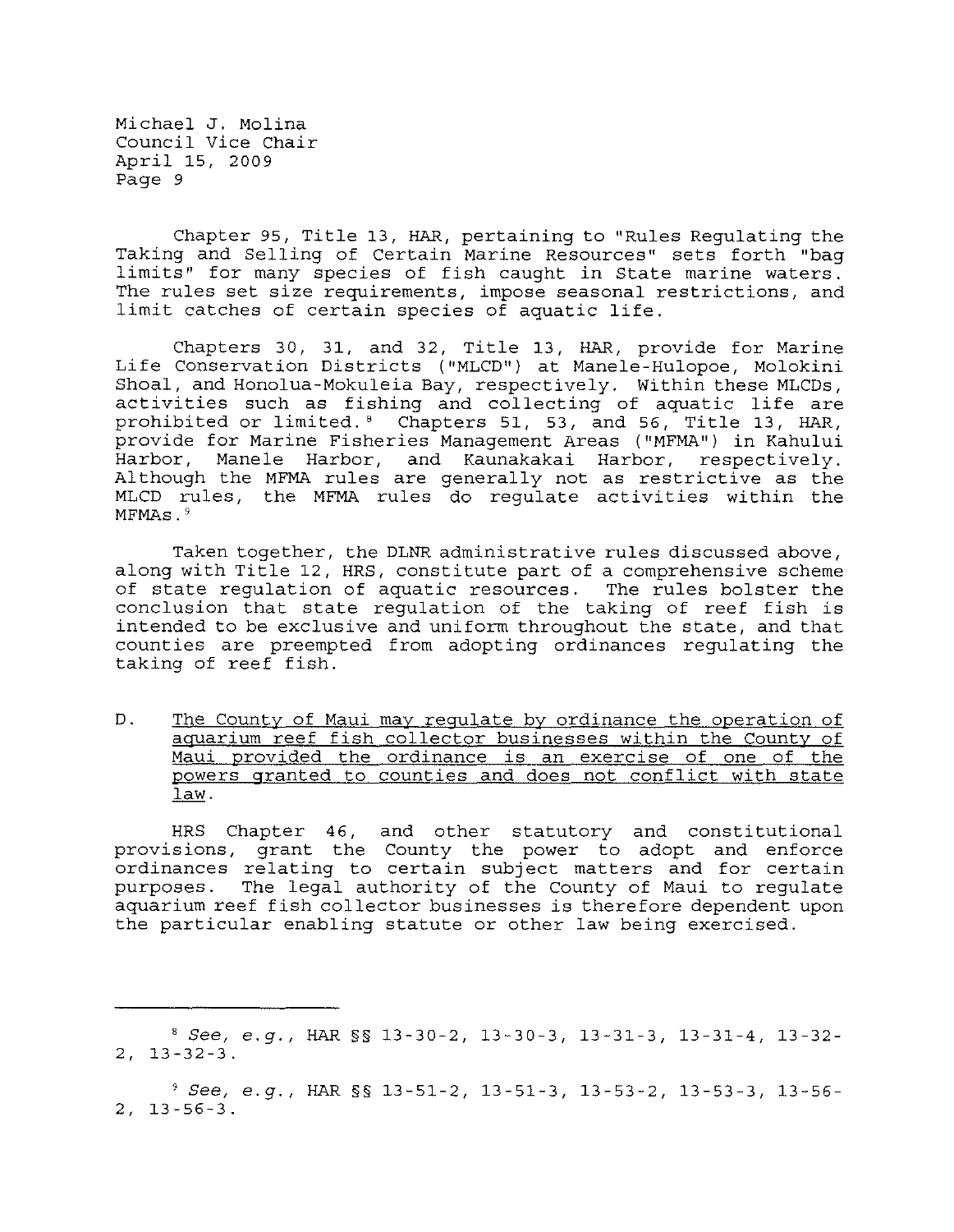In this section, we discuss briefly a number of statutory grants of authority that may serve as the basis for an ordinance or ordinances regulating aspects of the aquarium reef fish collector Because no specific legislative proposals have been introduced or initiated as of this date (and none are described in your memorandum dated February 24, 2009), the following discussion is, of necessity, general in nature. A more thorough legal analysis of issues related to any proposed legislation is subject to, and will be determined by, the precise nature and scope of such legislation. We recommend that our Department be consulted for further legal advice should a specific legislative proposal regarding the regulation of aquarium reef fish collector businesses be considered. We express no opinion as to the cost, practicality, feasibility, or efficacy of any particular form of regulation of reef fish collector businesses.

#### **1. Zoning power.**

HRS § 46-4 grants counties the authority to enact zoning ordinances "to promote the orderly development of each **county ...**  in accordance with a long-range, comprehensive general plan to ensure the greatest benefit for the State as a whole." Pursuant to HRS § 46-4 and Title 19, Maui County Code, pertaining to zoning, the County of Maui may adopt ordinances relating to, among other things, the areas within which certain business and trade may be conducted and the areas in which particular uses may be subjected to special restrictions .'0 Therefore, the Council may "regulate" aquarium reef fish collector businesses by adopting a zoning bill designating the districts in which aquarium reef fish collector business may be conducted or specifying those areas in which such business is subject to special restrictions.

# **2. Power relating to animal control.**

HRS § 46-1.5 (15) grants counties the authority "to provide for the appointment, powers, duties, and fees of animal control officers." Although Maui County Code provisions relating to animal control<sup>11</sup> and impoundment of animals  $\frac{1}{12}$  currently pertain to only

- <sup>11</sup>**Chapter 6.04, Maui County Code.**
- **12 Chapter 6.16/ Maui County Code.**

 $10$  HRS § 46-4(a)(1), (4).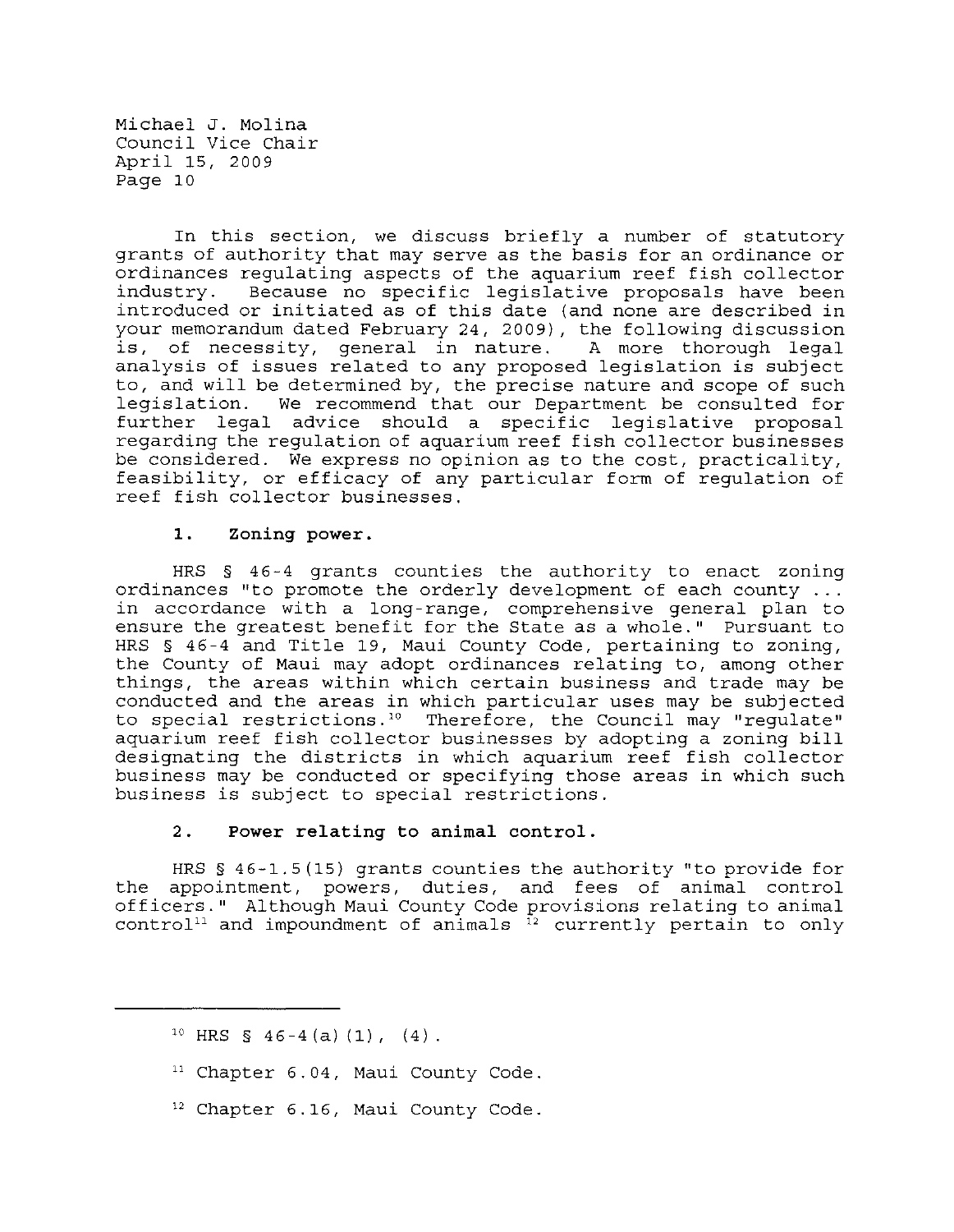certain types of animals, such as fowl, reptiles, and mammals,  $13$ these provisions could be amended to include aquarium reef fish among the animals whose treatment and confinement are regulated, and whose impoundment is authorized in certain circumstances.

## **3. Regulatory power over business activity.**

HRS § 46-1.5(7) states:

Each county shall have the power to exercise regulatory powers over business activity as are assigned to them by chapter 445 or other general law; ...

HRS Chapter 445, pertaining to "County Licenses", authorizes the counties to license, and regulate the conduct of, various categories of businesses. Among the businesses enumerated in HRS Chapter  $445$  are hotels, <sup>14</sup> outdoor advertising devices, <sup>15</sup> and peddlers.<sup>16</sup> Pursuant to this grant of authority, the County of Maui has adopted ordinances to license and regulate certain businesses. $17$ 

HRS Chapter 445 does not list aquarium reef fish collector businesses among the business activities subject to County licensing and registration. However, HRS § 46-1.5(7) provides that counties may regulate business activities as "assigned to them by chapter 445 **or other general law."** (Emphasis added.) Although no Hawaii case has discussed the meaning and scope of the phrase "or other general law" as used in HRS  $\bar{S}$  46-1.5(7), we believe that "other general law" would encompass HRS § 46-1.5(13), discussed above, which authorizes counties to enact ordinances deemed necessary "to protect health, life, and property, and to preserve the order and security of the county and its inhabitants on any

- 14 HRS Chapter 445, Part III.
- <sup>15</sup> HRS Chapter 445, Part IV.
- 16 HRS Chapter 445, Part VI.

<sup>17</sup> See, e.g., Chapter 5.08, Maui County Code (pertaining to hotels) ; Chapter 5.12, Maui County Code (pertaining to vendors) .

<sup>13</sup>*See* § 6.04.010, Maui County Code (defining "animal" as "any fowl, reptile, or mammal other than a human being") ; see *also* § 6.16.010, Maui County Code (defining "animals" as "cattle, horses, mules, asses, swine, sheep and goats")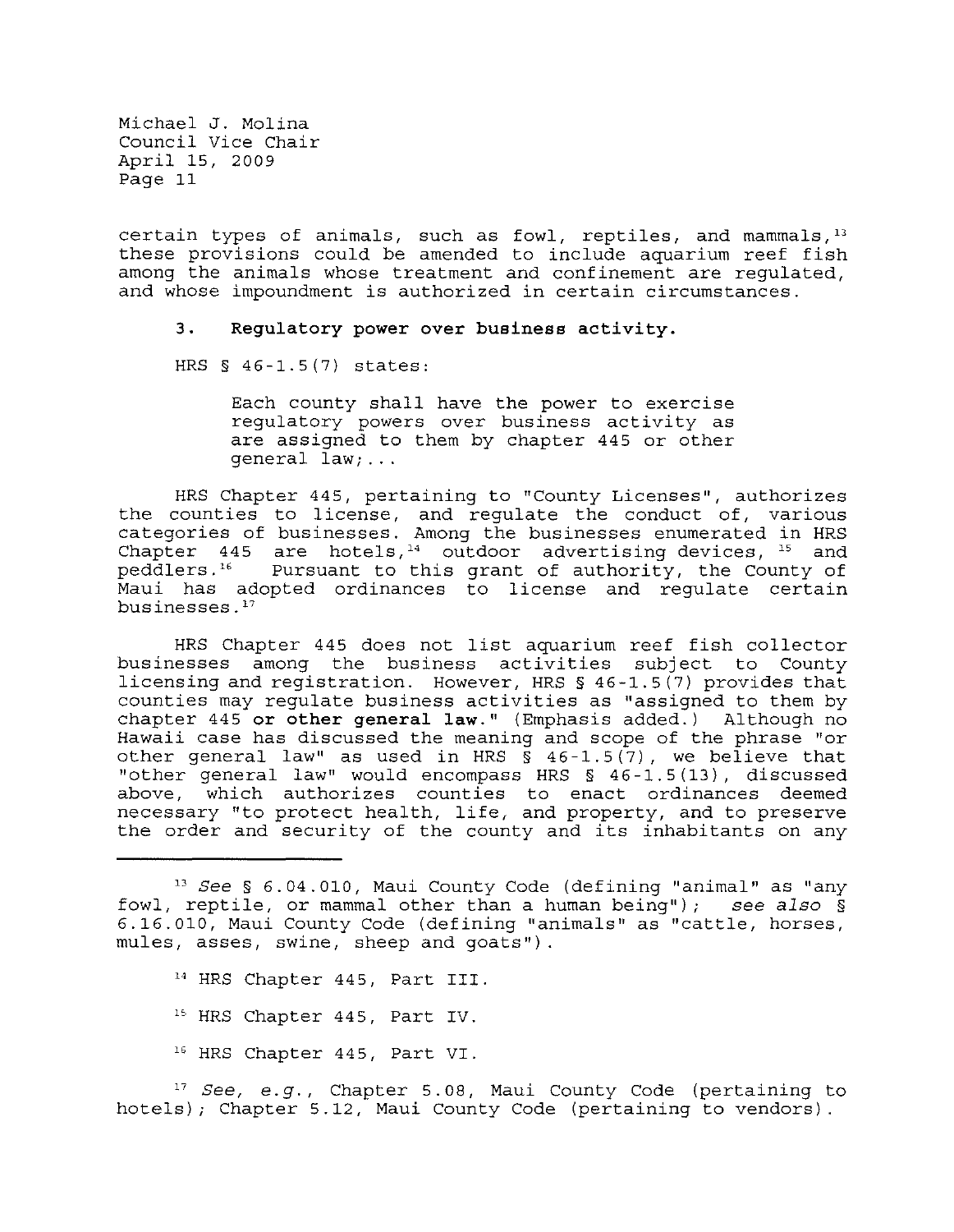subject or matter not inconsistent with, or tending to defeat, the intent of any state statute where the statute does not disclose an express or implied intent that the statute shall be exclusive or uniform throughout the State." The phrase "or other general law" could also encompass HRS  $\S$  46-1.5(14), which authorizes counties to "[m]ake and enforce within the limits of the county all necessary ordinances covering all: (i) Local police matters; [and] (ii) Matters of sanitation".

Inasmuch as no state statutes currently regulate aquarium reef fish collector businesses, any County ordinance regulating such businesses could not be "inconsistent with, or [tend] to defeat, the intent of any state statute". Moreover, there is no provision in HRS Chapter 445 explicitly prohibiting counties from licensing or otherwise regulating businesses not explicitly enumerated in HRS Chapter  $445.$ <sup>18</sup> Accordingly, pursuant to HRS §§  $46-1.5(7)$  and  $46-$ 1.5(13), and assuming that the Council finds that regulation of aquarium reef fish collector businesses is necessary "to protect health, life, and property, and to preserve the order and security of the county and its inhabitants", the Council may adopt an ordinance regulating such businesses.<sup>19</sup>

Where a county requires a license for the conduct of any business, or the performance of any act in this chapter enumerated, that business or act, except upon obtaining a Editions of act, except apon extaining a<br>license from the appropriate county, is forbidden.

<sup>&</sup>lt;sup>18</sup> The County of Maui currently licenses and regulates two types of businesses not mentioned in HRS Chapter 445: bicycle tour businesses; and ocean recreational activity businesses. *See*  Chapters 5.22, 13.04 (Article X), Maui county Code.

 $19$  HRS § 445-12(a) states: